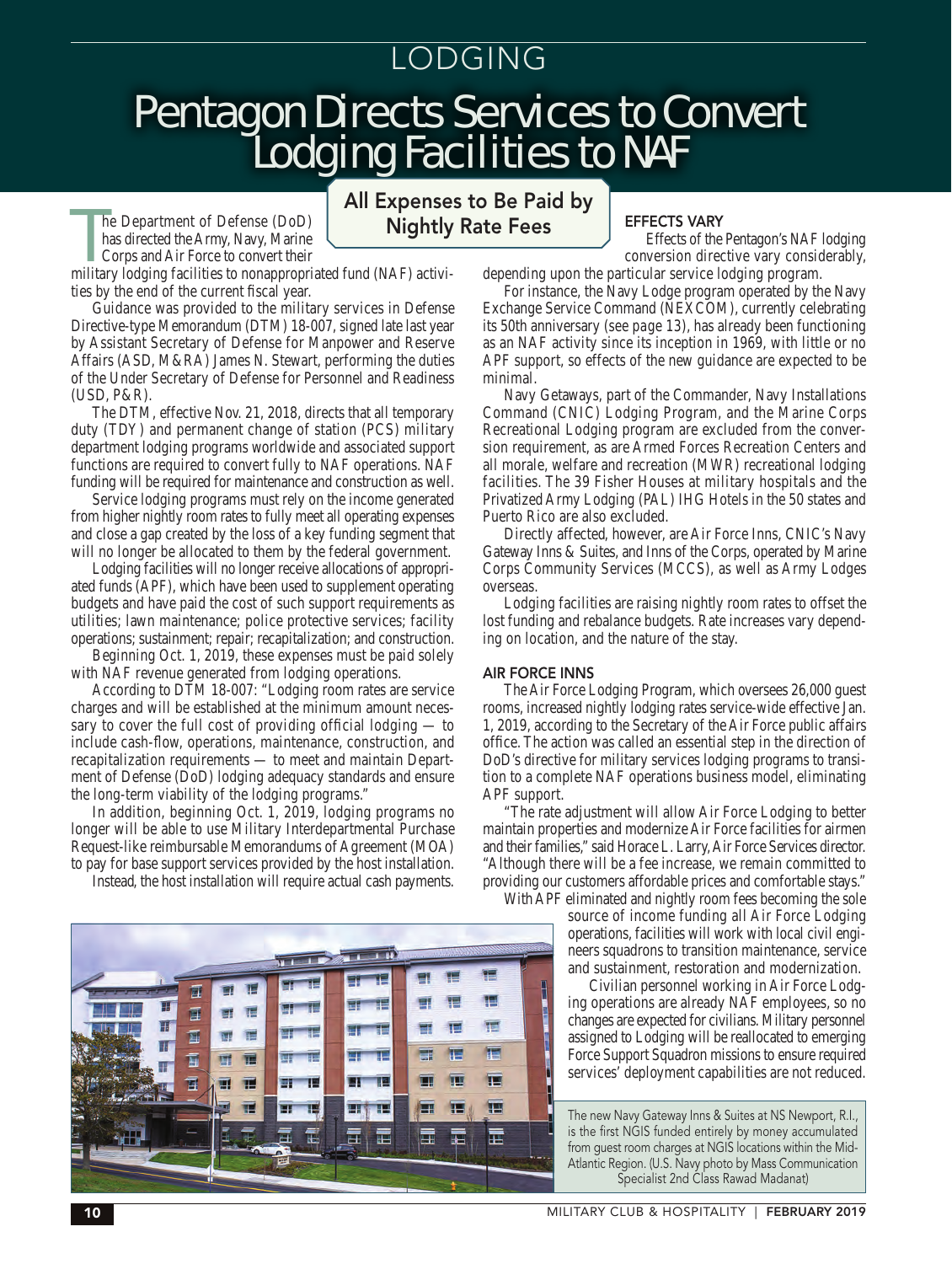

The new Air Force Lodging Program rates are: visiting airman quarters, \$55; visiting officer quarters/visiting quarters, \$70; temporary lodging facilities, \$77; distinguished visiting quarters, \$79; and large distinguished visiting quarters, \$83.

The rate increase is within per diem levels for all locations and all room types. If a location has a lower per diem rate, the lodging rate will match the local per diem rate.

At Ellsworth AFB, S.D., the new per-night rates at the Pine Tree Inn are up by \$10 or less depending on the room. The visiting officer quarters/visiting quarters fee of \$70 is up from \$60; the \$77 temporary lodging facilities fee, which carries an additional \$10 pet fee, is up from \$63; the distinguished visiting quarters fee of \$79 is up from \$69; and the large distinguished visiting quarters \$83 fee is up from \$75.

Visiting airmen quarters is a new category at the Pine Tree Inn. Regarding personnel changes, "[At Ellsworth], the only person who would be affected is our lodging non-commissioned officer in charge," said John Adkins, the 28th Force Support Squadron lodging manager. "Military personnel would still be here at lodging but only for training purposes. They won't be here permanently."

He said lodging facilities on base will continue to be upgraded over time, but with NAF funds.

"It won't happen right away," said Adkins. "In 2024 we're due for a remodel. More than likely it will include rooms and carpeting. Temporary lodging facilities will possibly get new appliances and flooring."

#### **NGIS**

In Hawaii, Navy Gateway Inns and Suites (NGIS) expects the transition to raise per night rates by up to \$75. "The impact of this directive in Hawaii is that Joint Base Pearl Harbor-Hickam lodging rates increased effective Oct. 1, 2018," said Debra Couch, region lodging director, Navy Region Hawaii NGIS. "The average nightly room rate will increase about \$45 — this is mid-range compared to the DoD expected range of increase from \$1 to \$75 per night."

Still, Couch considers the room rates reasonable compared with competing facilities featuring comparable amenities. "Even with the mandated increases, our nightly rates will average around \$156, under the government per diem rates, with no extra fees such as parking, tax, valet, tips, etc.," she said.

With over 22,000 guest rooms worldwide, each NGIS location provides amenities that include a 24-hour guest service desk, daily in-room coffee, refrigerator, microwave, cable, free Wi-Fi, NGIS signature bed, full kitchenette, business center and taxi service.

The Pine Tree Inn is one of the Air Force lodging facilities located at Ellsworth AFB, S.D. Nightly rate adjustments to convert to NAF funding at this facility amount to \$10 per night or less. (U.S. Air Force photo by Airman 1st Class Christina Bennett)

### DTM 18-007

Moving TDY and PCS lodging operations and associated support functions to be financially self-sustaining all-NAF operations accomplishes a goal set out in a Feb. 17, 2017, Secretary of Defense memorandum signed by James Mattis expressing his intent to make business operations more efficient and free up funds for higher-priority programs.

*The following paragraphs are excerpts from DTM 18-007.*

This guidance applies only to TDY and PCS lodging and operations, including operations at locations outside the 48 contiguous United States. It excludes MWR recreational lodging; military treatment facility lodging, to include Fisher Houses; and lodging facilities that are privatized or that are operating on a DoD installation under an enhanced use lease pursuant to Section 2667 of Title 10, United States Code.

This guidance applies to the following lodging facility and lodging support facility costs, as applicable, but only to the same extent as required of lodging facilities that are privatized (this may not be an all-inclusive list):

• Facility construction, operations, sustainment, repairs, renovations, demolition of facilities purpose-built as lodging facilities when constructed (does not include demolition of dormitories, housing, or other facilities that were later converted for use as lodging), and recapitalization, to include lodging room maintenance and repair. APF may be authorized to fund facility construction (major and minor) determined by the military services to be required to establish, activate or expand a military installation, including Base Realignment and Closure and global re-stationing requirements; relocation of facilities for convenience of the government; replacement of facilities funded by countryto-country agreements; and restoration of facilities and improvements destroyed by acts of god, fire, or terrorism. As defined in DoD Instruction 1015.15, expansion must be the result of a mission change or influx of new unites or systems and result in a 25 percent increase in authorized and assigned personnel strength within a two-year time span.

• Other costs to which this guidance applies include: utilities, electric power, steam, compressed air, water and natural gas); sewage and trash collection and disposal; recycling collection and disposal; grounds maintenance and landscaping to include